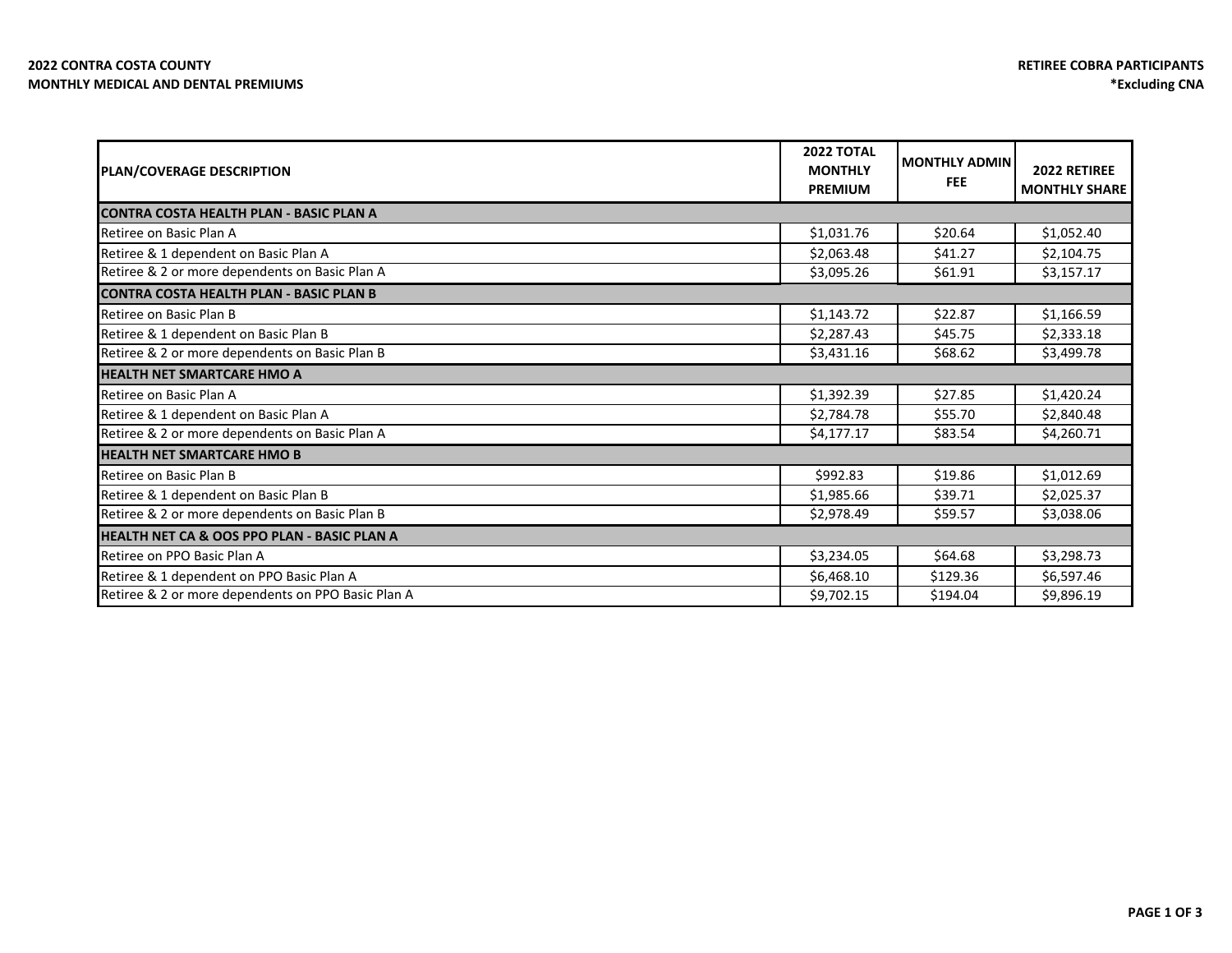| PLAN/COVERAGE DESCRIPTION                         |                     | <b>2022 TOTAL</b><br><b>MONTHLY</b><br><b>PREMIUM</b> | <b>MONTHLY ADMIN</b><br><b>FEE</b> | 2022 RETIREE<br><b>MONTHLY SHARE</b> |
|---------------------------------------------------|---------------------|-------------------------------------------------------|------------------------------------|--------------------------------------|
| KAISER HIGH DEDUCTIBLE                            |                     |                                                       |                                    |                                      |
| Retiree on Basic Plan                             |                     | \$579.96                                              | \$11.60                            | \$591.56                             |
| Retiree & 1 dependent on Basic Plan               |                     | \$1,159.92                                            | \$23.20                            | \$1,183.12                           |
| Retiree & 2 or more dependents on Basic Plan      |                     | \$1,739.88                                            | \$34.80                            | \$1,774.68                           |
| <b>KAISER PERMANENTE - BASIC PLAN A</b>           |                     |                                                       |                                    |                                      |
| Retiree on Basic Plan A                           |                     | \$909.04                                              | \$18.18                            | \$927.22                             |
| Retiree & 1 dependent on Basic Plan A             |                     | \$1,818.08                                            | \$36.36                            | \$1,854.44                           |
| Retiree & 2 or more dependents on Basic Plan A    |                     | \$2,727.12                                            | \$54.54                            | \$2,781.66                           |
| <b>KAISER PERMANENTE - BASIC PLAN B</b>           |                     |                                                       |                                    |                                      |
| Retiree on Basic Plan B                           |                     | \$722.50                                              | \$14.45                            | \$736.95                             |
| Retiree & 1 dependent on Basic Plan B             |                     | \$1,445.00                                            | \$28.90                            | \$1,473.90                           |
| Retiree & 2 or more dependents on Basic Plan B    |                     | \$2,167.50                                            | \$43.35                            | \$2,210.85                           |
| <b>TEAMSTERS 856 TRUST FUND KP HEALTH PLAN</b>    |                     |                                                       |                                    |                                      |
| Retiree on Basic Plan                             |                     | \$759.71                                              | \$15.19                            | \$774.90                             |
| Retiree & 1 dependent on Basic Plan               |                     | \$1,554.78                                            | \$31.10                            | \$1,585.88                           |
| Retiree & 2 or more dependents on Basic Plan      |                     | \$2,226.06                                            | \$44.52                            | \$2,270.58                           |
|                                                   | <b>DENTAL</b>       |                                                       |                                    |                                      |
| DELTA DENTAL PREMIER PPO - \$1,800 ANNUAL MAXIMUM |                     |                                                       |                                    |                                      |
|                                                   | Retiree             | \$46.52                                               | \$0.93                             | \$45.59                              |
| For CCHP Plans                                    | Retiree +1          | \$105.08                                              | \$2.10                             | \$102.98                             |
|                                                   | Retiree + 2 or more | \$105.08                                              | \$2.10                             | \$102.98                             |
|                                                   | Retiree             | \$46.52                                               | \$0.93                             | \$45.59                              |
| For Health Net Plans                              | Retiree +1          | \$105.08                                              | \$2.10                             | \$102.98                             |
|                                                   | Retiree + 2 or more | \$105.08                                              | \$2.10                             | \$102.98                             |
|                                                   | Retiree             | \$46.52                                               | \$0.93                             | \$45.59                              |
| For Kaiser Permanente Plans                       | Retiree +1          | \$105.08                                              | \$2.10                             | \$102.98                             |
|                                                   | Retiree + 2 or more | \$105.08                                              | \$2.10                             | \$102.98                             |
| Without a Health Plan                             | Retiree             | \$46.52                                               | \$0.93                             | \$47.45                              |
|                                                   | Retiree +1          | \$105.08                                              | \$2.10                             | \$107.18                             |
|                                                   | Retiree + 2 or more | \$105.08                                              | \$2.10                             | \$107.18                             |